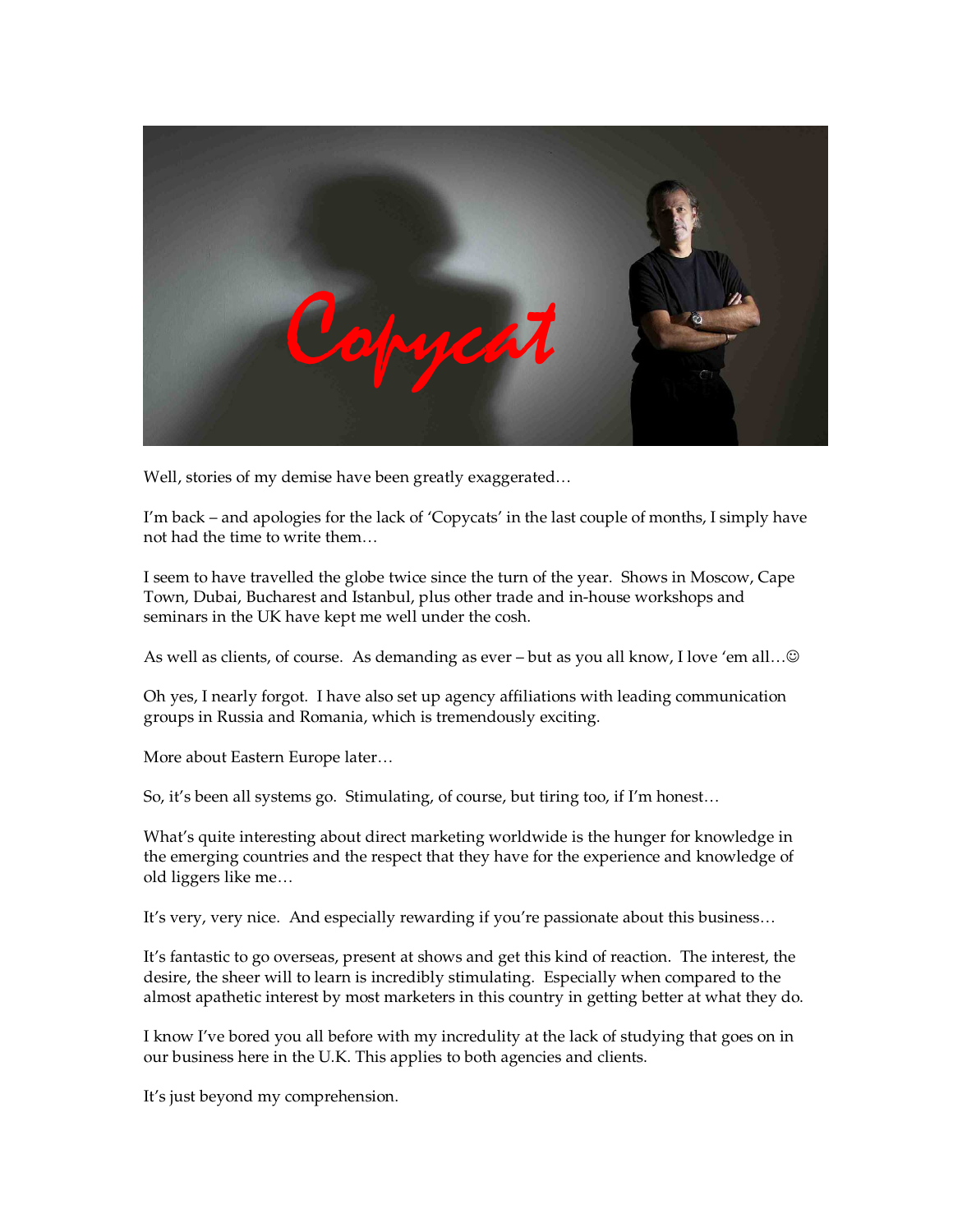No one has a respect for our history in the communications business.

No one bothers to study, to learn from the masters. It appears, from talking to people, that most out there don't feel it's appropriate to look back and see what gems are lurking there.

Someone said to me at Earls Court recently – *"It's a new world now. Those old examples are old hat. Why bother looking at old techniques and examples? They have no place or value these days…"*

As you might expect, I told him he was talking bollocks…

To blinkered idiots like him, I say one thing. *"Times change, but people don't…"* 

The reasons people buy and why they buy, the creative and copy triggers that generate interest and response will never change. Yes, we have more channels to market than ever, but it's how you use those channels that's important.

Every single day, I see an increasing number of examples of promotional communications that will not work. Work that is being created by people who do not understand.

If they studied our business a bit more – something they don't think would benefit them – then they would understand…

…and, they would waste a lot less of their own, or their client's money….

That's the difference, you see. Those that study, those that continually try to improve, will always stand a much better chance of producing work that delivers results in a very, very tough marketplace.

This is why Eastern Europe is so interesting right now. I have to tell you, that in my opinion, this area has the strongest DM heartbeat of any place on the globe.

The potential is mind-blowing. What's more, key individuals in leading organisations over there, want to learn. They want to know the secrets.

They yearn for the best techniques.

There are some very smart people over there.

Very smart indeed.

And, when you talk to them and show them examples of the work of the greats - Caples, Hopkins and Ogilvy, plus current legends like Joe Sugarman, Murray Raphel, Herschell Gordon Lewis and the irrepressible Drayton Bird, they want to know more.

I've probably been responsible for selling more books for those giants in the last few years than anyone on this planet!

This is the way it should be. The only way anyone gets better at what they do in this crazy business, is by studying and learning from people who are better than they are.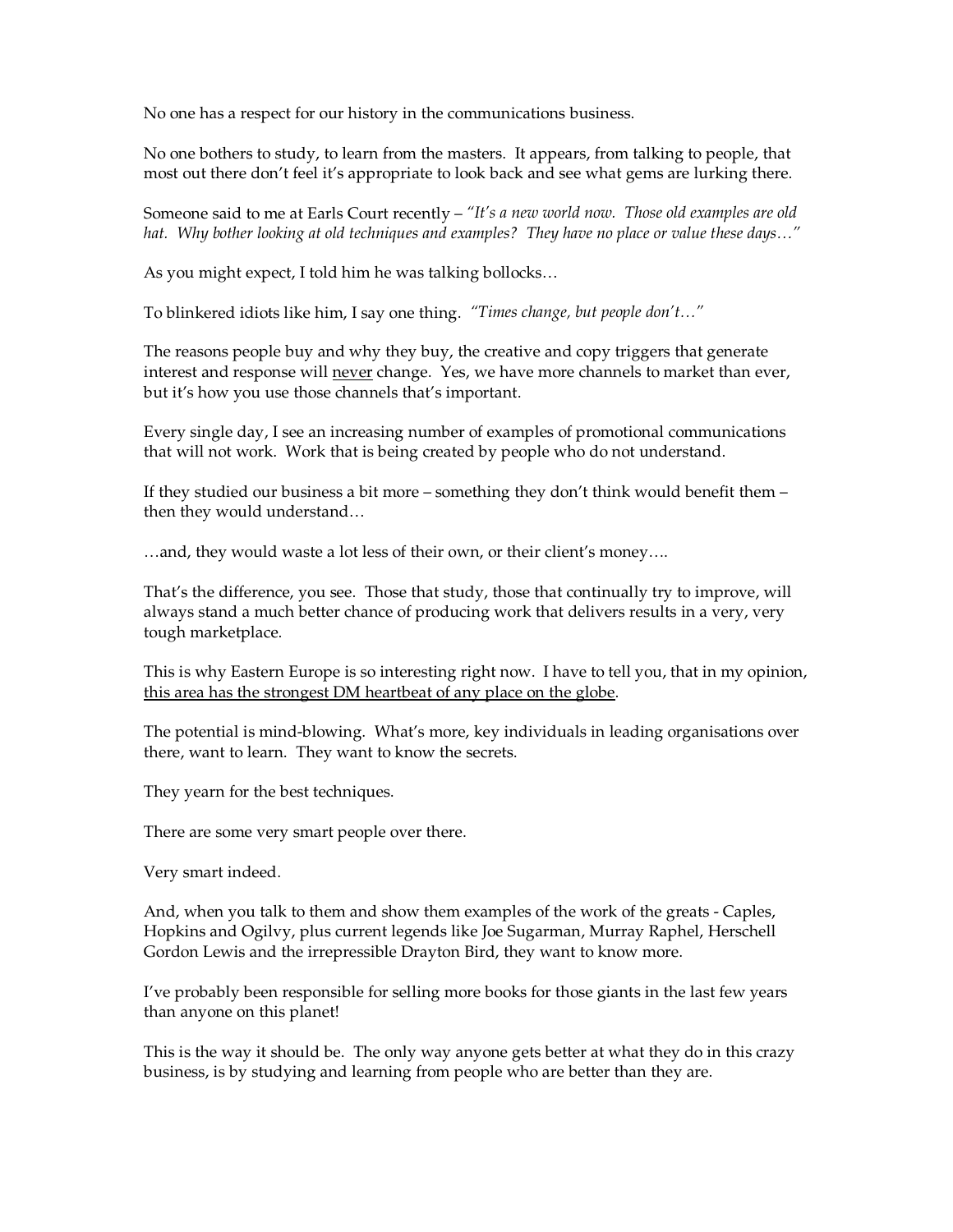Incidentally, there's an interesting footnote to all of this. In the last few years, it's quite noticeable, that at most industry events, the audience breakdown is 95% clients, 5% agencies.

I was intrigued by this at first…

Then, when discussing it with people much cleverer than me, the reason became clear. Most agencies don't turn up at Masterclasses and Workshops because they might be seen there by their clients.

They don't want to admit that they don't know stuff…

Incredible, huh? However, given the culture, I suppose it's not too surprising.

It completely explains the increasing level of crap we see though – and a lot of it emanates from agencies with big names over the doors, too.

Basic errors abound. Every single minute of every single day.

Ads with headlines <u>over</u> the pictures instead of <u>under</u>: big blocks of copy reversed out, white out of black, which has a hugely reduced comprehension level: ineffective headlines with 'clever' phrases rather than 'stoppers': badly written copy that neither connects nor influences: outer envelopes with strapline copy that gives the recipient no reason whatsoever to open it…

…the list is endless…

And, it's getting worse, I swear it is. The DM industry in the UK just feels to me as if it's disintegrating…and a lot of my pals and colleagues feel the same…

Here's a good example of what I mean. Just look at this and weep…

# **Dell hands brief** to Tequila after auction pitch

### **Sara Kimberley**

Computer giant Dell has handed its pan-European direct marketing account to Tequila\London following a controversial pitch process.

Dell invited a number of agencies to pitch for the account in an online auction: the business was awarded to the shop with the lowest fee.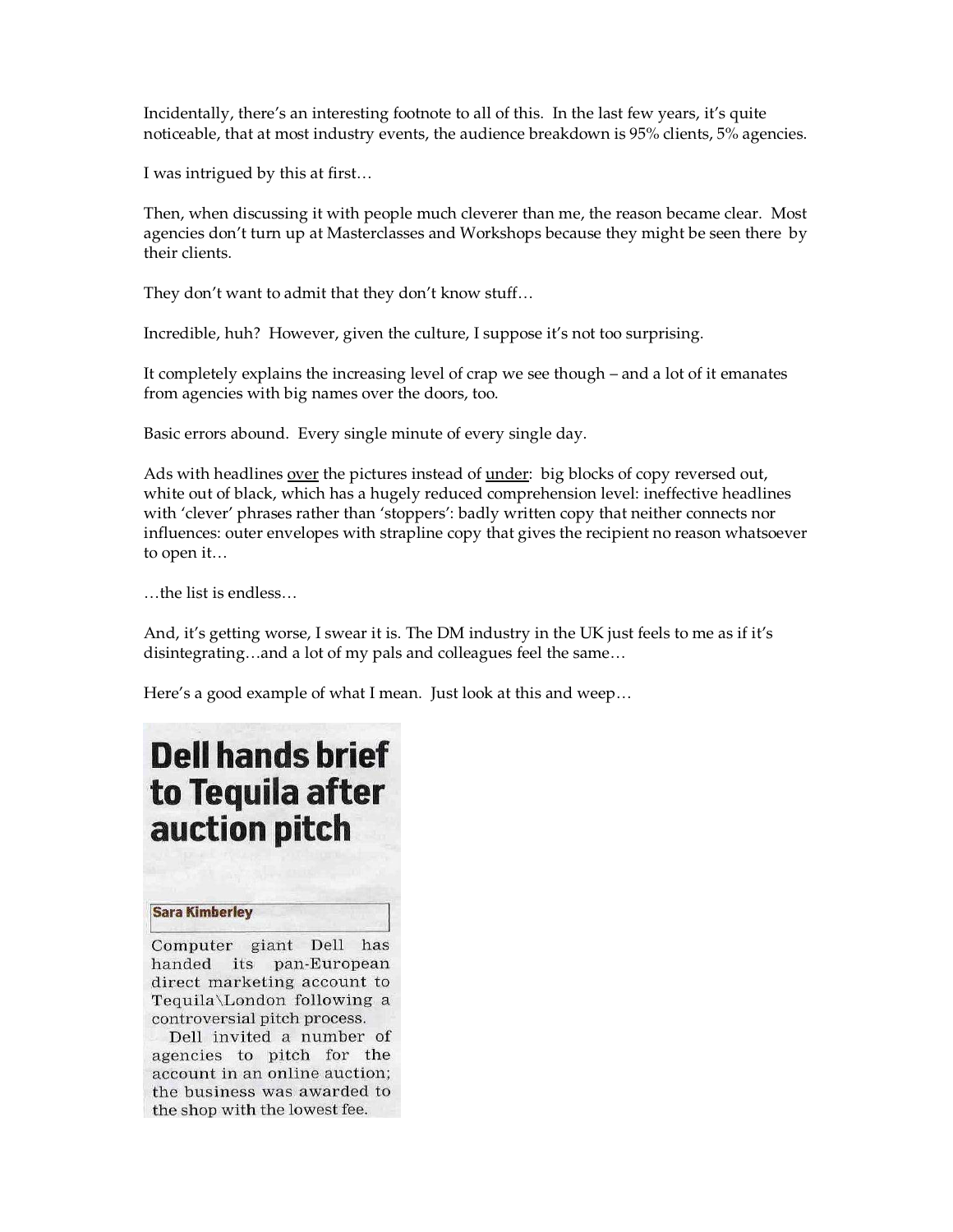The biggest direct seller of computers and peripherals, chose their agency using an ON-LINE AUCTION.

Then they chose the CHEAPEST!

I give up. Lunatics and asylum come to mind.

I have to tell you, when I see stuff like this, I am really pleased that I am the age I am. I would not like to be a youngster coming into this excuse of a communications industry right now.

It's bad and it's getting worse…

By the way, I just received a mailing from Dell this morning. Well, not true, actually…

…I received THREE A4 packs. Exactly the same…

Looks like they're getting what they paid for. Serves 'em right…

But, there are other main causes for concern too. Take the IDMF at Earls Court, for example…

It used to be the home of the biggest DM show in the world. Now, it's just a pale shadow of the great show it once was. Unbelievably, it now appears to be a poor relation to its new bedfellow, Internet World.

It's very, very sad. Being at the birth of that beautiful DM baby all those years ago, it is now quite clear that the baby has not matured and developed as we would have hoped...

Not at all…

But, it's not surprising when you think about it. In the last few years, this particular show had started to decline very noticeably. For anyone wanting to find out what DM is all about, the show is useless.

It is just crammed full of mailing houses, envelope suppliers, associations and list brokers. Nowhere will the inquisitive visitor get the answer to "What is DM?"

Only in the Academy lectures, will you get the real 'meat' – the proven techniques and disciplines that will help to eke out those vital little extra percentage points from campaigns.

I speak at the Academy every year.

This year I did two sessions – one in the DM Academy, the other in The Internet World counterpart.

What was quite revealing and very apposite to what I've said earlier in this article, was some of the comments from delegates in the latter who contacted me after the event. Many expressed more than a little surprise that a lot of the techniques needed to write effective email copy are the same for those used for direct mail.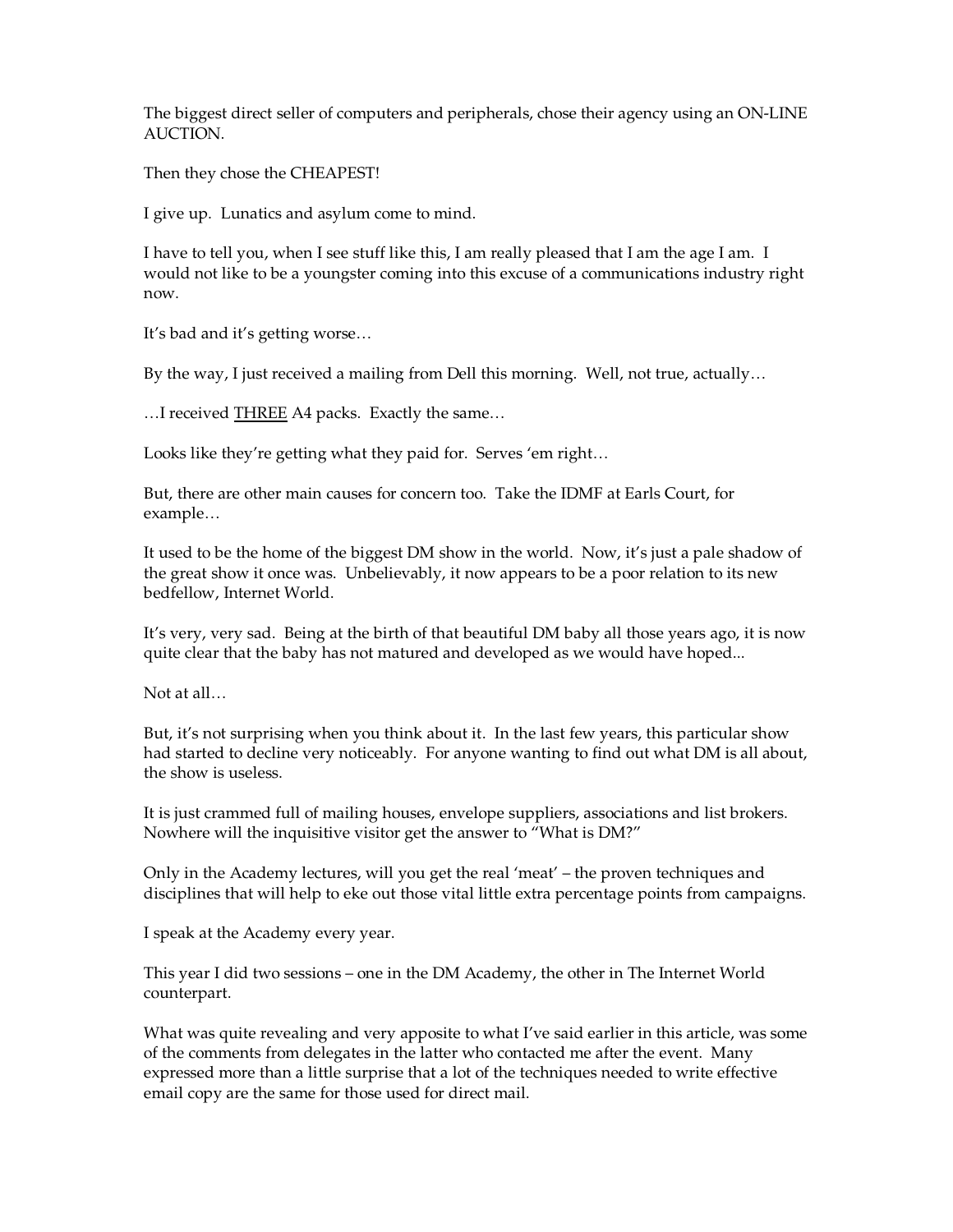To be honest, I was staggered that they should think anything else really, but they did.

They believed that because it's a new route to market that the copy would need to be different in some way. What an extraordinary thing to think…

But it's just another example really, of how little knowledge there is out there, of what's important in this business…

Here's another bit of nonsense to make you chuckle. Unless you're the client, of course...



Whoever created this should be shot.

Whoever signed it off should be ashamed.

Do these misguided people really think that readers have got time to work this out? Do they think that people will bother? I can tell you they won't.

It's simply a waste of money…

Anyway, on we go…

Just consider this. It's a mailing selling insurance.

Yes, that's a lizard down there…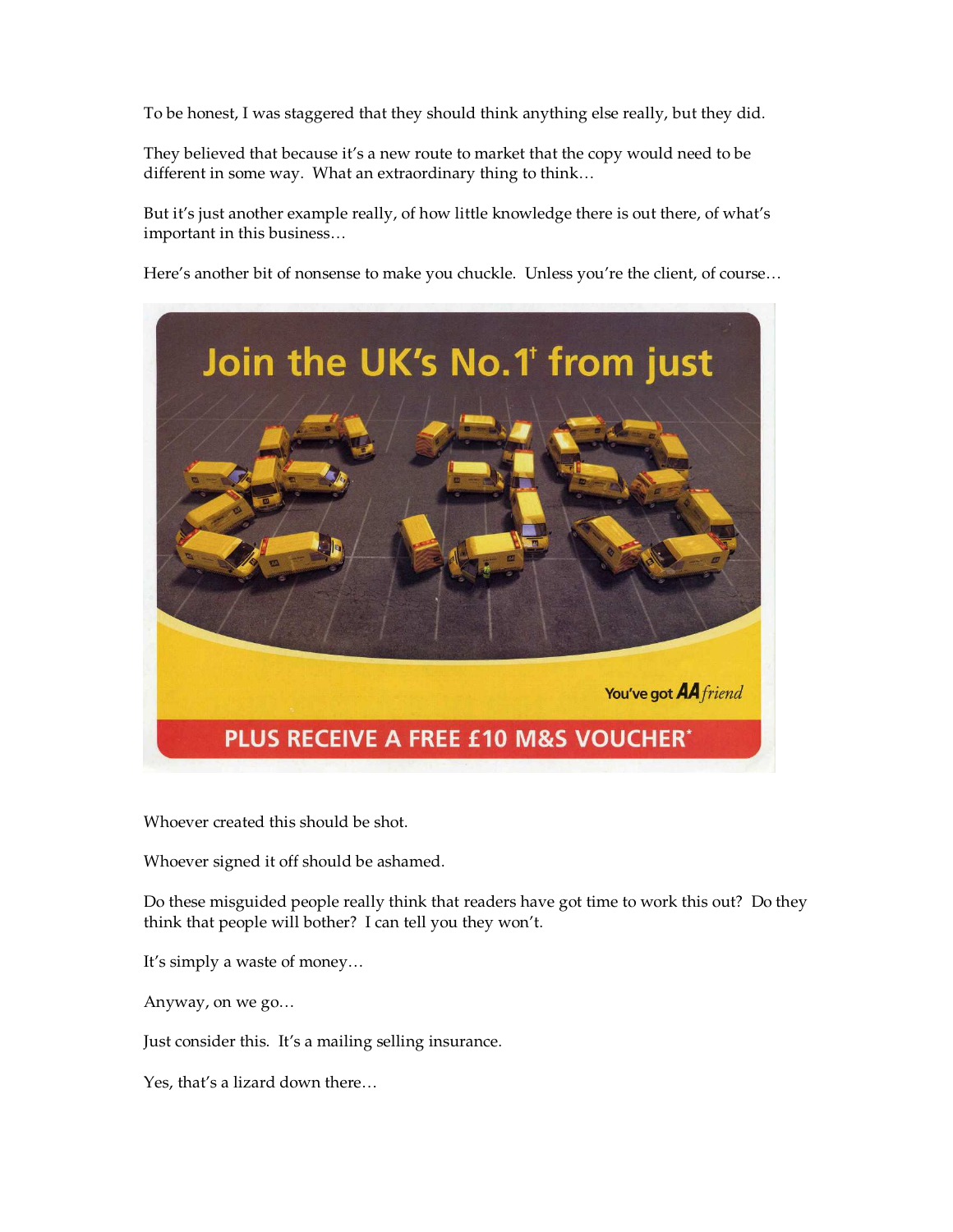Hiscox, 1 Great St. Helen's, London EC3A 6HX Registered in England No. 70234



Mr A Owen 27 Berkswell Close Solibull **West Midlands B91 2EH** 

# إزراقتيا إلزمال بإليال والواملوليل

# Nearly half the claims we pay would not be covered by a standard insurance policy

PD203/1842

Dear Mr Owen

Some people think that lizards are a bad sign, while others credit them with healing powers. Whatever you believe, choosing the right home insurance is not a matter of luck.

#### The most comprehensive home policy you can buy direct

Consistently awarded five stars by independent market researchers, Defaqto, Hiscox offers cover that other insurers simply do not match. This is why we pay more claims than most. So it's hardly surprising that an extraordinary 97% of customers (surveyed Jan to Oct 2006) were satisfied with our expert claims service.

#### The only direct insurer to offer 'all risks' cover

Your current insurer probably tells you what is covered on your policy and excludes everything eise. Hiscox believes it is fairer to cover all eventualities, while clearly listing the few exclusions. This is 'all risks' cover and currently we are the only direct insurer to offer it - complete with accidental loss, damage and theft cover as standard. Hiscox also covers your belongings anywhere in the world.

#### **Complimentary Home Emergency cover**

24 hour Home Emergency cover is automatically included as standard, providing cover up to £500 per incident to repair problems like blocked drains or a failed heating system. Some insurers charge over £80 a year for this kind of service.

#### **Better value insurance**

Our premiums offer real value for money. Other insurers often cut essential cover from their policies in order to offer attractive premiums, but if they tried to match our level of cover, the price would simply not compare.

#### Can your insurer say the same?

Enclosed are a couple of postcards to prove that choosing the right insurer is not a matter of luck. Should your current Linsurer fail to match the level of cover provided by Hiscox, simply get a quote by calling 0845 365 1286, or visit<br>hiscox.co.uk/mail quoting reference PD203 . If, however, your renewal date is still some time away, please attached card as a useful reminder to get a quote from Hiscox.

| We look forward to hearing from you.<br>Yours sincerely,<br>$1$ (elimn) |                                                                                                                          | <b>Hiscox home insurance</b><br>0845 365 1286<br>hiscox.co.uk/mail |
|-------------------------------------------------------------------------|--------------------------------------------------------------------------------------------------------------------------|--------------------------------------------------------------------|
| Kevin Kerridge, Director                                                | Hiscox Insurance Company Limited is authorised and reg<br>Any reference to other insurers is based on a typical level of | <b>HISCOX</b><br><b>HOME INSURANCE</b><br>extraordinary cover      |
|                                                                         | <b>HISCOX</b>                                                                                                            |                                                                    |
|                                                                         | <b>HOME INSURANCE</b><br>extraordinary cover                                                                             |                                                                    |
|                                                                         |                                                                                                                          |                                                                    |

Perhaps we'll find out why in a minute…listen to this opening para…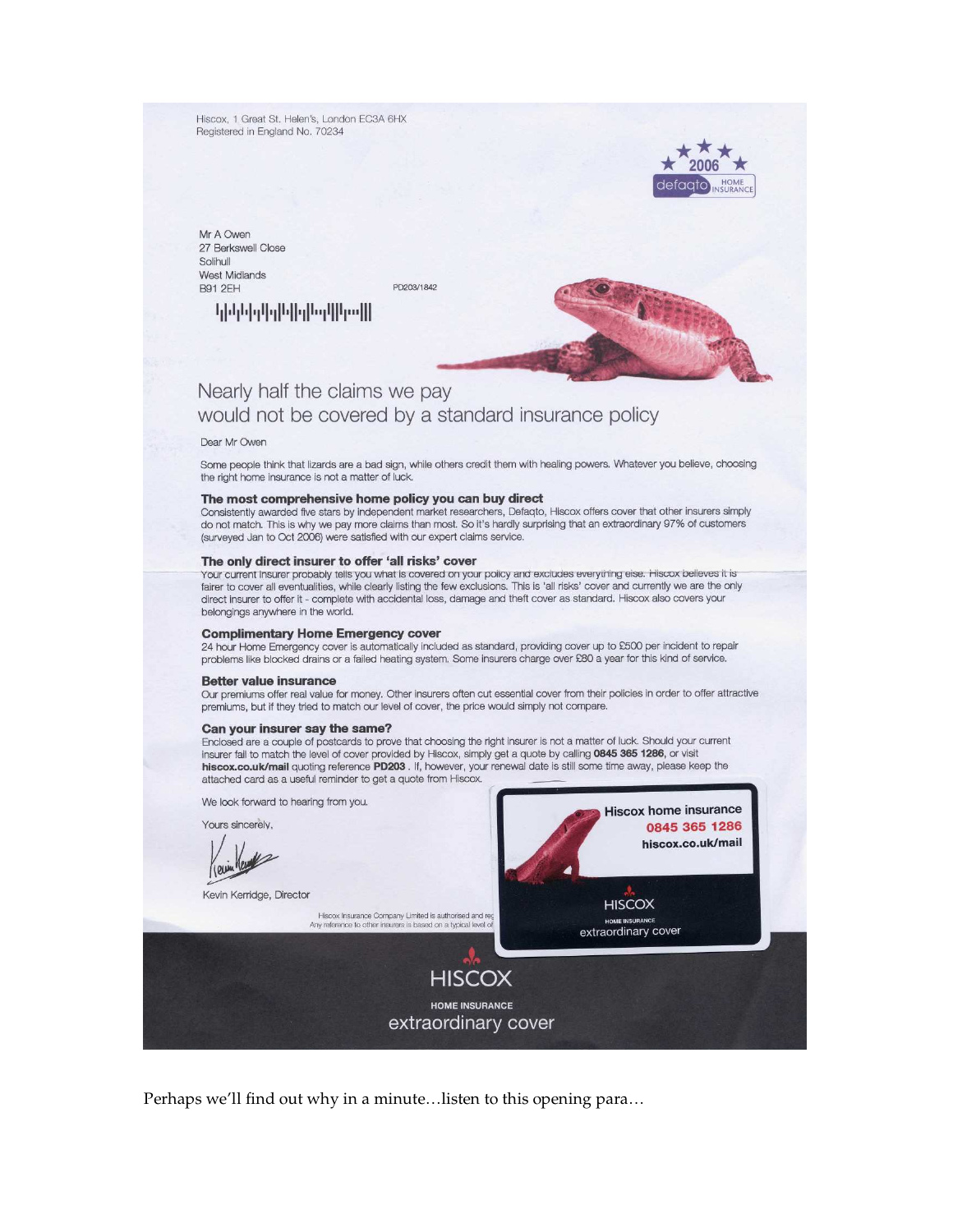*"Some people think that lizards are a bad sign while others credit them with healing powers. Whatever you believe, choosing the right insurance is not a matter of luck"* 

WHAT?

What language is that?

What are those two lines trying to say?

Who wrote this anyway - the window cleaner?

What about the damn lizard? Why is it there in the first place?

Someone please give me strength….

On the other hand, here's how it should be done.

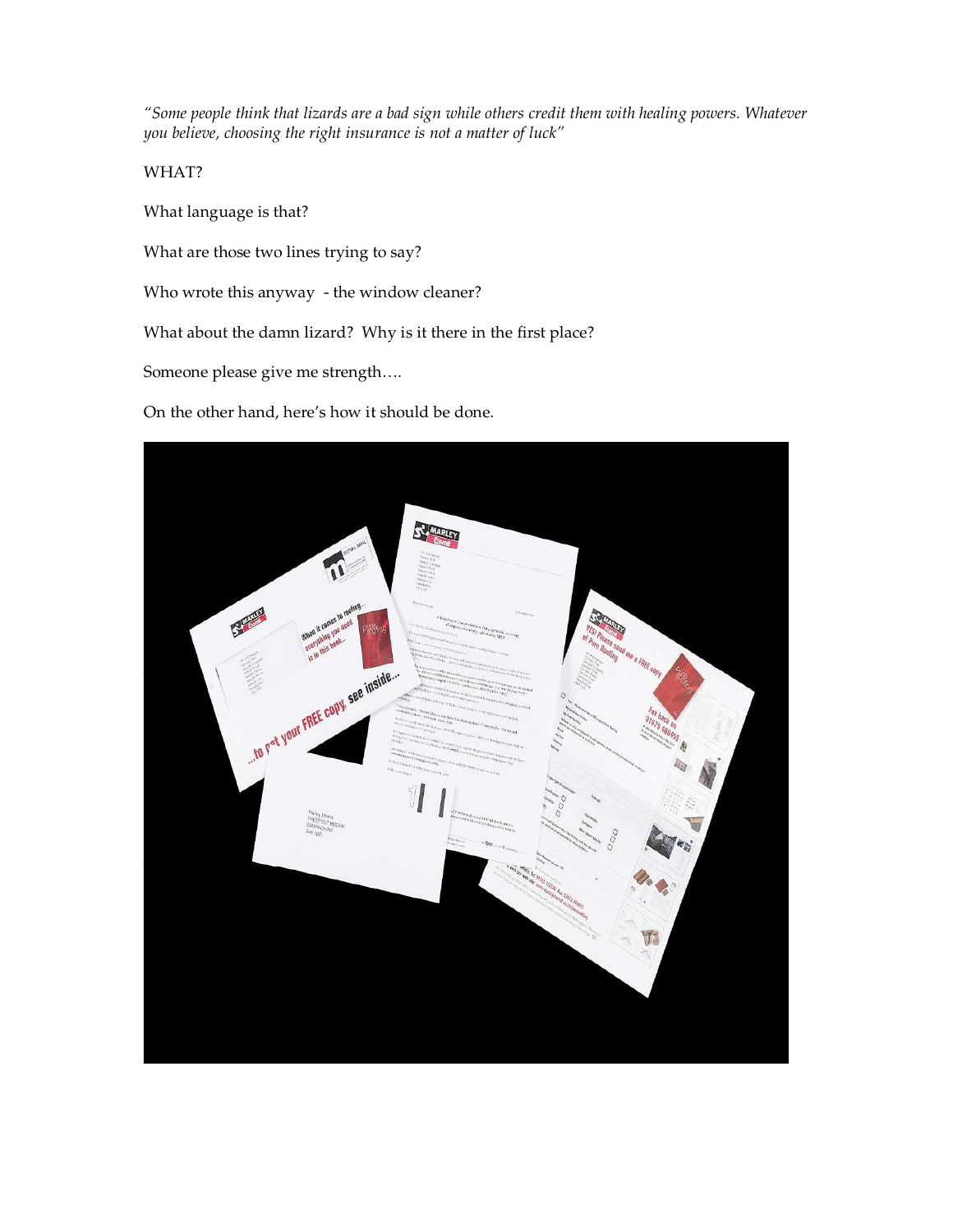## Here's the letter…

 $\sim$ 

| Mr A B Sample                          |                                                                                                                                                                                                                                                                   |  |
|----------------------------------------|-------------------------------------------------------------------------------------------------------------------------------------------------------------------------------------------------------------------------------------------------------------------|--|
| Sample Title                           |                                                                                                                                                                                                                                                                   |  |
| Sample Company                         |                                                                                                                                                                                                                                                                   |  |
| Sample Street                          |                                                                                                                                                                                                                                                                   |  |
| Sample Town                            |                                                                                                                                                                                                                                                                   |  |
| Sample City                            |                                                                                                                                                                                                                                                                   |  |
| Sampleshire                            |                                                                                                                                                                                                                                                                   |  |
| AB1 1AB                                | November 2006                                                                                                                                                                                                                                                     |  |
| Dear Mr Sample                         |                                                                                                                                                                                                                                                                   |  |
| ×                                      | A brand new, comprehensive 184 page manual, covering                                                                                                                                                                                                              |  |
|                                        | all aspects of roofing - absolutely FREE                                                                                                                                                                                                                          |  |
|                                        | Let's face it. Roofing is a <i>specialist</i> area.                                                                                                                                                                                                               |  |
|                                        | To keep yourself updated and aware on modern pitched roofing design is not easy.                                                                                                                                                                                  |  |
|                                        | Well, I have some very good news for you today                                                                                                                                                                                                                    |  |
| Pure Roofing.                          | The recent merger between Marley Roofing and Eternit has produced the largest provider of pitched<br>roofing products in the UK today. And to celebrate this, we have produced a superb new book called                                                           |  |
|                                        | This book contains all the information you could possibly nee d to design and specify pitched<br>roofs - and we would like to send it you, with our compliments. Yes, this 184 page book -<br>also incorporating a superb CD ROM - can be yours, ABSOLUTELY FREE! |  |
|                                        | This unique book provides detailed information on what you need to consider when designing a pitched<br>roof, including legislation, roof structure and weather resistance.                                                                                       |  |
| including:                             | In addition, you will find a full range of Marley Eternit products for all applications and budgets,                                                                                                                                                              |  |
|                                        | *Clay plain tiles *Eternit fibre cement slates *Interlocking slates *Concrete tiles *Dry fix and<br>ventilation systemsand much, much, more                                                                                                                       |  |
|                                        | And that's not all. Inside the book is a CD ROM, containing over 2,500 CAD drawings that can easily be<br>incorporated into CAD packages.                                                                                                                         |  |
| provided.                              | To request this fantastic book couldn't be simpler. Just complete the personalised response form we have<br>enclosed for your use and fax it back on 01675 468455, or post it to us using the Freepost envelope                                                   |  |
|                                        | Alternatively, if it is more convenient, please call us on 01283 722588 or visit our website<br>www.marleyeternit.co.uk/pureroofing                                                                                                                               |  |
|                                        | We look forward to hearing from you very soon.                                                                                                                                                                                                                    |  |
| With warm regards                      |                                                                                                                                                                                                                                                                   |  |
| culherles                              |                                                                                                                                                                                                                                                                   |  |
| Sarah Hanlon<br><b>Product Manager</b> |                                                                                                                                                                                                                                                                   |  |
| return post.                           | P.S. Don't forget! This 184 page book also contains a CD ROM with over 2,500 CAD details and it's<br>yours ABSOLUTELY FREE. So don't delay, contact us today and we'll send you this excellent book by                                                            |  |
|                                        |                                                                                                                                                                                                                                                                   |  |
|                                        |                                                                                                                                                                                                                                                                   |  |
|                                        | an Etex GROUP & company                                                                                                                                                                                                                                           |  |
|                                        | Registered & Head Office: Marley Eternit Limited, Station Road, Coleshill, Birmingham B46 1HP                                                                                                                                                                     |  |

This stunning example proves that sometimes a winning pack doesn't have to be all-singing and all-dancing.

It just has to *push* all the *right* buttons.